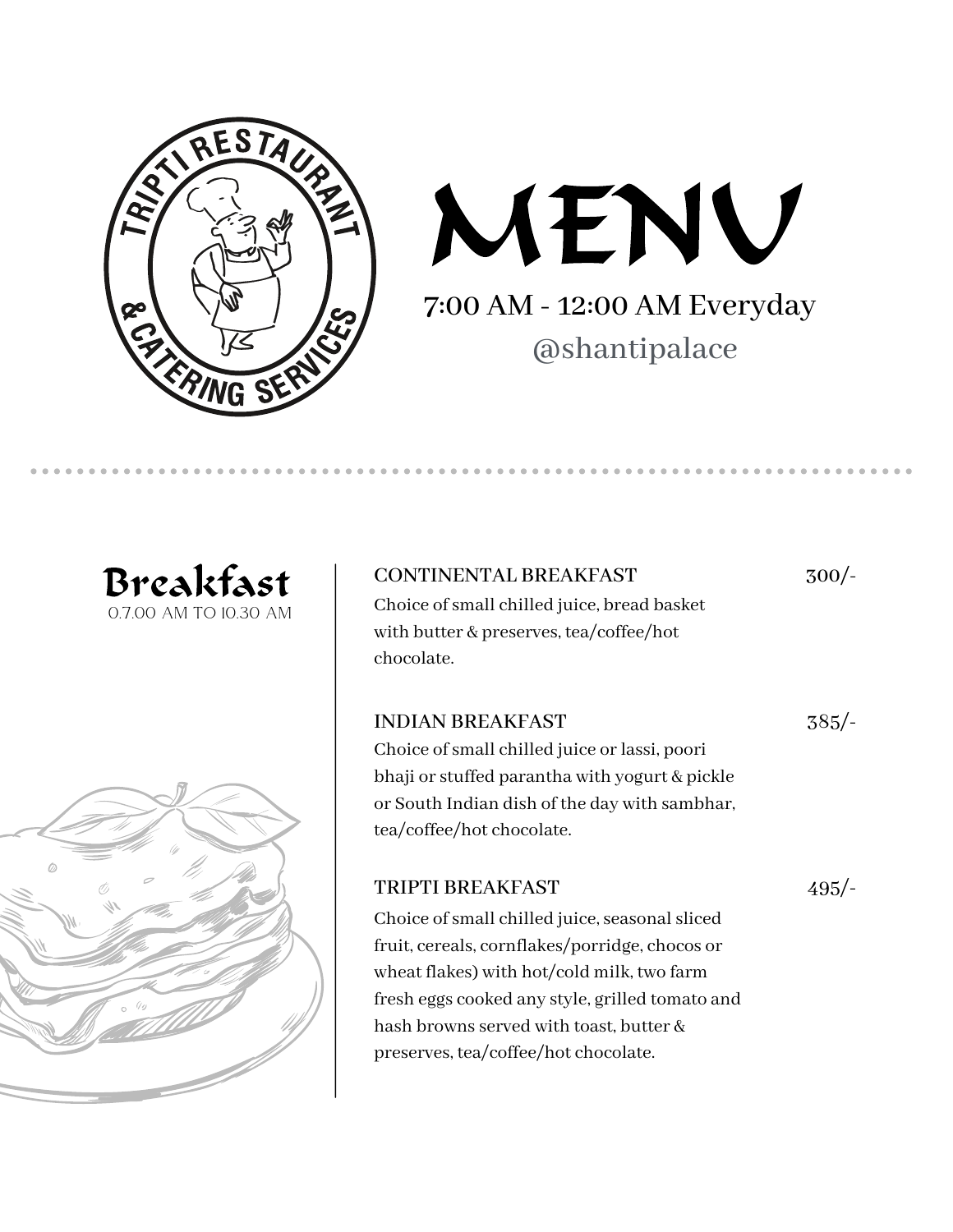## Ala Carte

| <b>CHOICES OF CHILLED JUICE</b>                                                                         | LARGE $170/$ - |
|---------------------------------------------------------------------------------------------------------|----------------|
| Pineapple, Orange, Mango, Tomato and<br>Apple                                                           | SMALL $120/$ - |
| FRESH SEASONAL FRUIT BASKET                                                                             | $300/-$        |
| <b>CEREALS</b>                                                                                          | 220/           |
| (Choice of cornflakes/porridge/chocos or<br>wheat flakes) with hot or cold milk.                        |                |
| <b>FARM FRESH EGGS</b>                                                                                  | 190/-          |
| Two eggs boiled, poached/fried or<br>scrambled and served with grilled tomato<br>and hash brown potato. |                |
| THREE EGG FLUFFY OMELETTE<br>Cheese/Mushroom/Masala served with<br>hash potato & grilled tomato         | $245/-$        |
| <b>BREAD BASKET</b>                                                                                     | $135/-$        |
| Toast with butter & preserves (4Pcs.)                                                                   |                |
| <b>FRENCH TOAST (4PCS.)</b>                                                                             | 220/           |
| Toast with butter & preserves (4Pcs.)                                                                   |                |
| <b>STUFFED PARANTHA WITH</b><br><b>YOGHURT</b>                                                          | $300/-$        |
| 2 Pcs, Indian bread stuffed with potato or                                                              |                |
| cottage Cheese served with curd & pickle                                                                |                |
| <b>POORI BHAJI</b>                                                                                      | $300/-$        |
| 4Pcs, fried Indian bread served with potato<br>and tomato gravy, pickle and curd.                       |                |
| <b>BAKED BEANS /MUSHROOMS ON</b><br>TOASTS (2 PCS.)                                                     | 190/           |

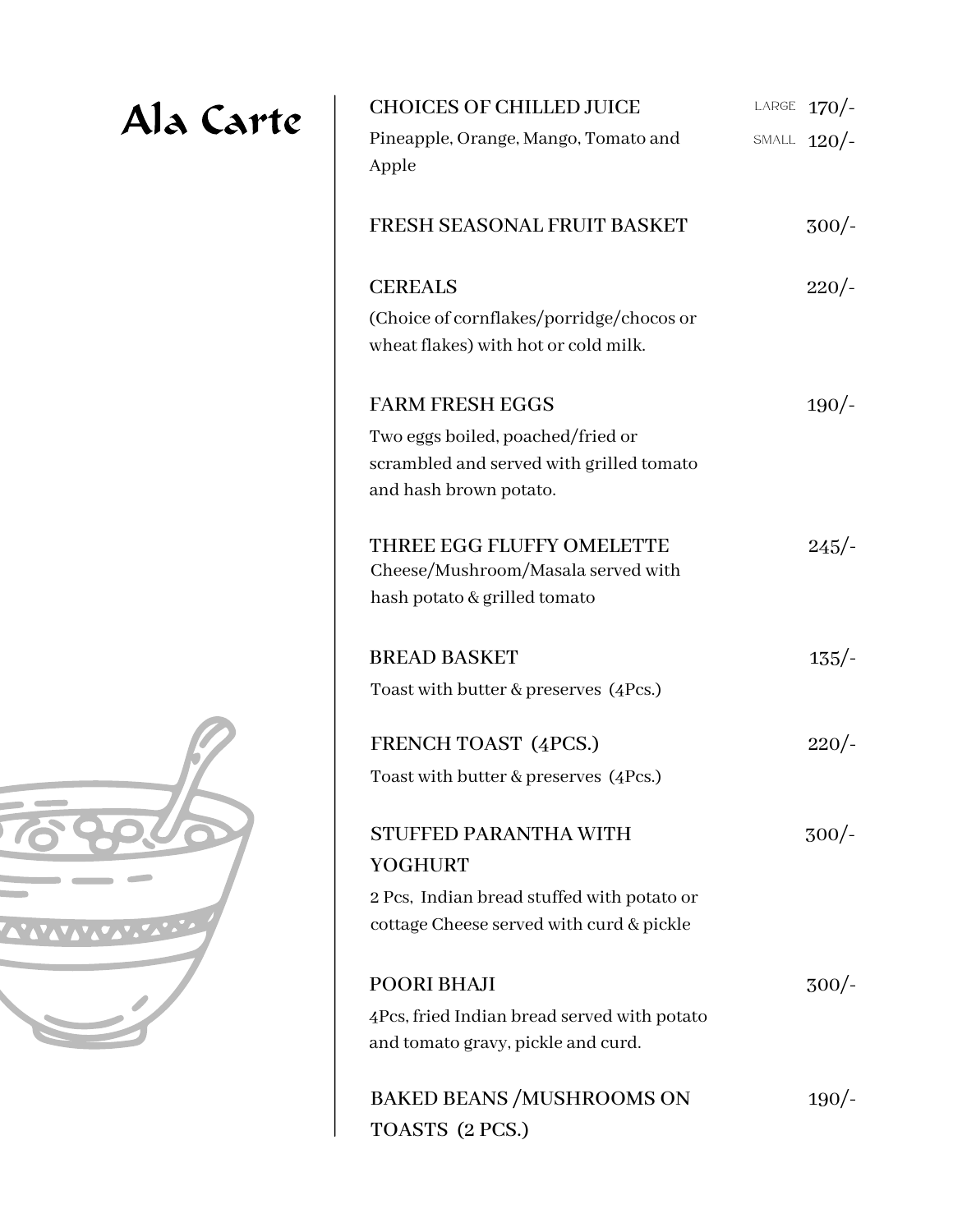## Rice

## $\mathbf{\hat{g}}$ Noodles

CHOWMEIN 325/350/375/-( Veg / Egg / Chicken)

( Veg / Egg / Chicken)

FRIED RICE 325/350/375/-( Veg / Egg / Chicken)

HAKKA NOODLES 325/350/375/-

#### SZECHWAN MIX CHOWMEIN/ FRIED RICE 350/375/- Chinese chef speciality with a hot  $&$  spicy flavour of szechwan sauce ( VEG. / NON VEG.)

VEG. CHOPSUEY Crispy golden fried noodles generously topped with shredded vegetables in tangy sauce.

AMERICAN CHOPSUEY

450/-

350/-

Crispy golden fried noodles generously topped with shredded chicken and sweet & sour sauce topped with fried eggs.

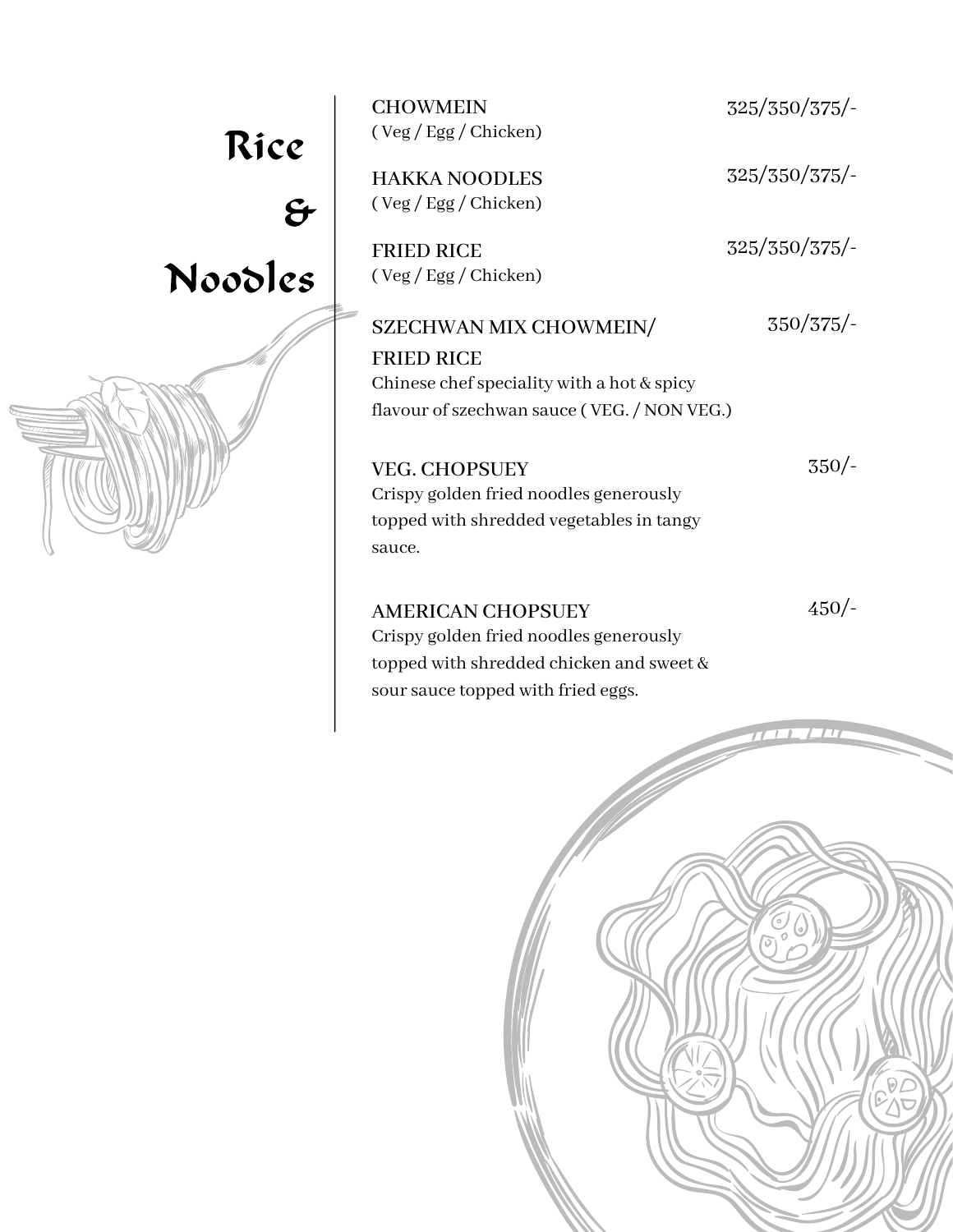# Continental Fare



| FISH A L'ANGLAISE / FISH N CHIPS                                       | $750/-$ |
|------------------------------------------------------------------------|---------|
| (Golden crumb fried fish served with<br>tartare sauce & French fries). |         |
| <b>TOMATO BAKED FISH</b>                                               | $800/-$ |
| Our chef's speciality                                                  |         |
| <b>CHICKEN SHASLIK</b>                                                 | $600/-$ |
| Chicken and vegetables cooked on a grill and                           |         |
| served with butter sauted rice, baked tomato.                          |         |
| STIR FRIED CHICKEN WITH PEANUTS                                        | $600/-$ |
| Cubical boneless chicken breast pieces and                             |         |
| raw peanuts stir fried in chilly chinese sauce.                        |         |
| <b>CHICKEN STEAK SIZZLER</b>                                           | $650/-$ |
| Deep fried minced chicken with French fries &                          |         |
| buttered vegetables served on a sizzler.                               |         |
| <b>CHICKEN STROGNOFF</b>                                               | $650/-$ |
| Chicken julienne baked in white sauce                                  |         |
| topped with chopped lettuce and mildly<br>flavoured with garlic.       |         |
|                                                                        |         |
| <b>FRIED CHICKEN IN BASKET</b>                                         | $600/-$ |
| Crumb fried chicken with cucumber and                                  |         |
| lemon served in a basket.                                              |         |
| <b>GRILLED CHICKEN</b>                                                 | $625/-$ |
| Breast of chicken marinated in rosemary                                |         |
| butter sauce and served with butter                                    |         |
| vegetable/French fries.                                                |         |
|                                                                        |         |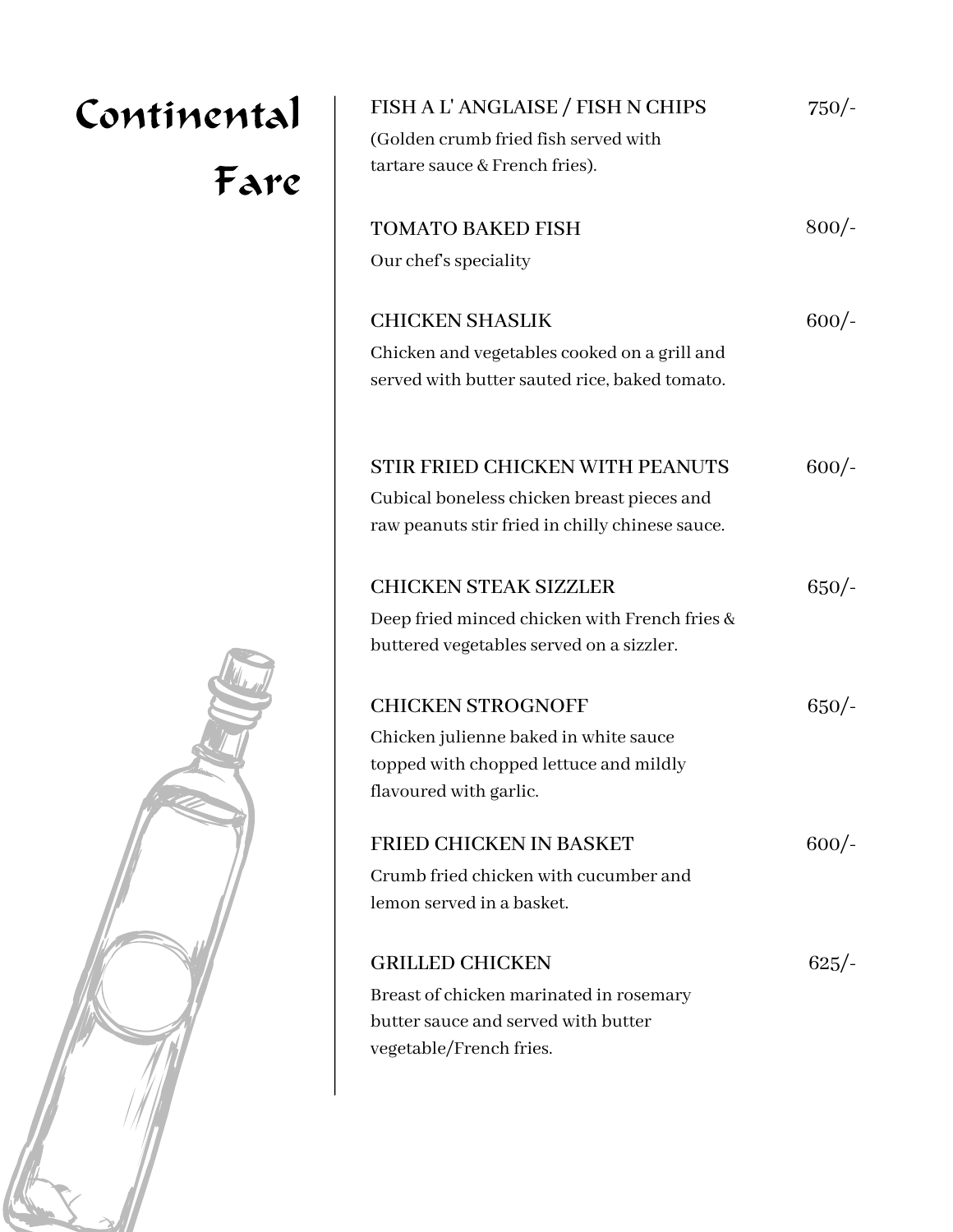# Continental Fare

| <b>PANEER SHASLIK</b><br>cubes of cottage cheese a vegetables<br>marinated & roasted in tandoor, served on<br>a bed of rice with special gravy.            | $550/-$ |
|------------------------------------------------------------------------------------------------------------------------------------------------------------|---------|
| PENNE PASTA IN ALFREDO SAUCE<br>Pasta stir into rich creamy alfredo sauce with<br>parmesan cheese - sprinkled on top.                                      | $500/-$ |
| <b>VEGETABLE AU GRATIN</b><br>Cooked dices of potatoes carrots & green<br>peas in white sauce & gratinated in cheese.                                      | $500/-$ |
| <b>MACARONI / SPAGHETTI</b><br><b>NEPOLITANE</b><br>Boiled macaroni / pasta cooked in mildly<br>spiced garlic flavoured tomato sauce<br>baked with cheese. | $500/-$ |
| <b>RISOTTO AL FUNGI</b><br>Arborio rice cooked with assorted<br>mushrooms and continental herbs.                                                           | $525/-$ |
| PENNE ARRABIATA<br>Penne pasta tossed in spicy tomato sauce &<br>shredded parmesan cheese.                                                                 | $500/-$ |

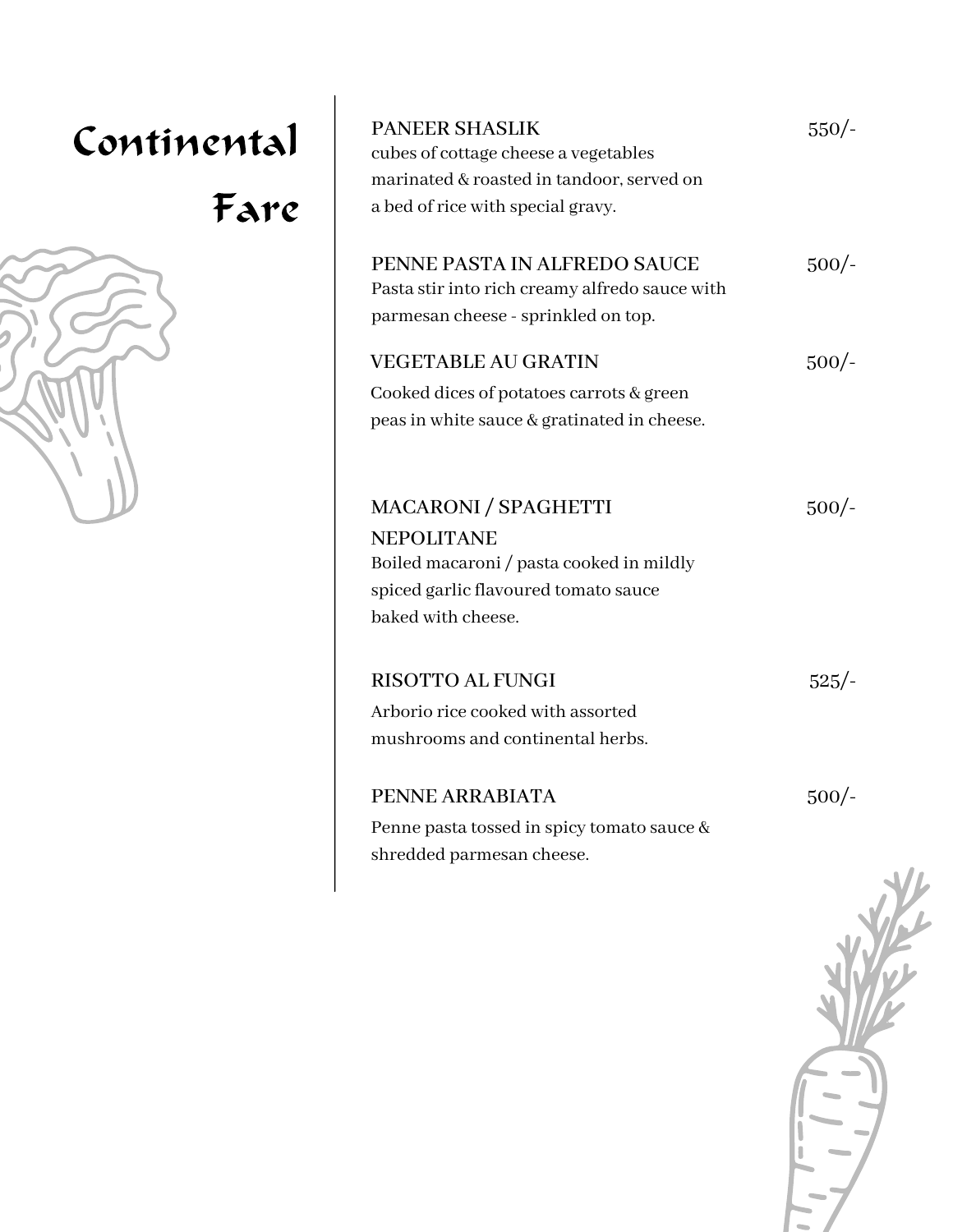| <b>MUTTON SEEKH KABAB</b>                                                          | $425/-$ |
|------------------------------------------------------------------------------------|---------|
| Tenderly minced mutton, marinated in                                               |         |
| choicest herbs & spices, skewered & roasted in                                     |         |
| clay oven.                                                                         |         |
| <b>TRIPTI ROYAL KABAB</b>                                                          | $575/-$ |
| A combo of minced lamb & chicken, prepared                                         |         |
| in Chef's special recipe and roasted on a                                          |         |
| skewer.                                                                            |         |
| PANEER TIKKA PESHAWARI                                                             | $375/-$ |
| Cottage cheese cubes marinated in spices,                                          |         |
| herbs & youghurt, roasted in clay oven.                                            |         |
| PANEER KALIMIRCH TIKKA                                                             | $375/-$ |
| Cottage cheese cubes marinated in spices,                                          |         |
| herbs & black pepper, roasted on a skewer                                          |         |
| <b>HARIYALI SEEKH KABABD</b>                                                       | 340/    |
| Fresh minced spinach with special indian                                           |         |
| herbs & spices, roasted on a skewer, served                                        |         |
| with onion rings.                                                                  |         |
| <b>TANDOORI SIZZLER</b>                                                            | $800/-$ |
| Combination of choicest cuts of fish, spring                                       |         |
| chicken, mutton marinated & roasted in clay                                        |         |
| oven, served on a sizzling platter.                                                |         |
| TANDOORI KHUMBI/BROCCOLI                                                           | $350/-$ |
| Fresh button mushrooms / broccoli chunks                                           |         |
| marinated in special spiced yoghurt & herbs,                                       |         |
| roasted in clay oven.                                                              |         |
|                                                                                    |         |
| <b>SHAHI VEG PLATTER</b>                                                           | $550/-$ |
| Assorted veg and paneer items cooked in clay<br>oven and served with mint chutney. |         |
|                                                                                    |         |



Tandoor ki

Tapish se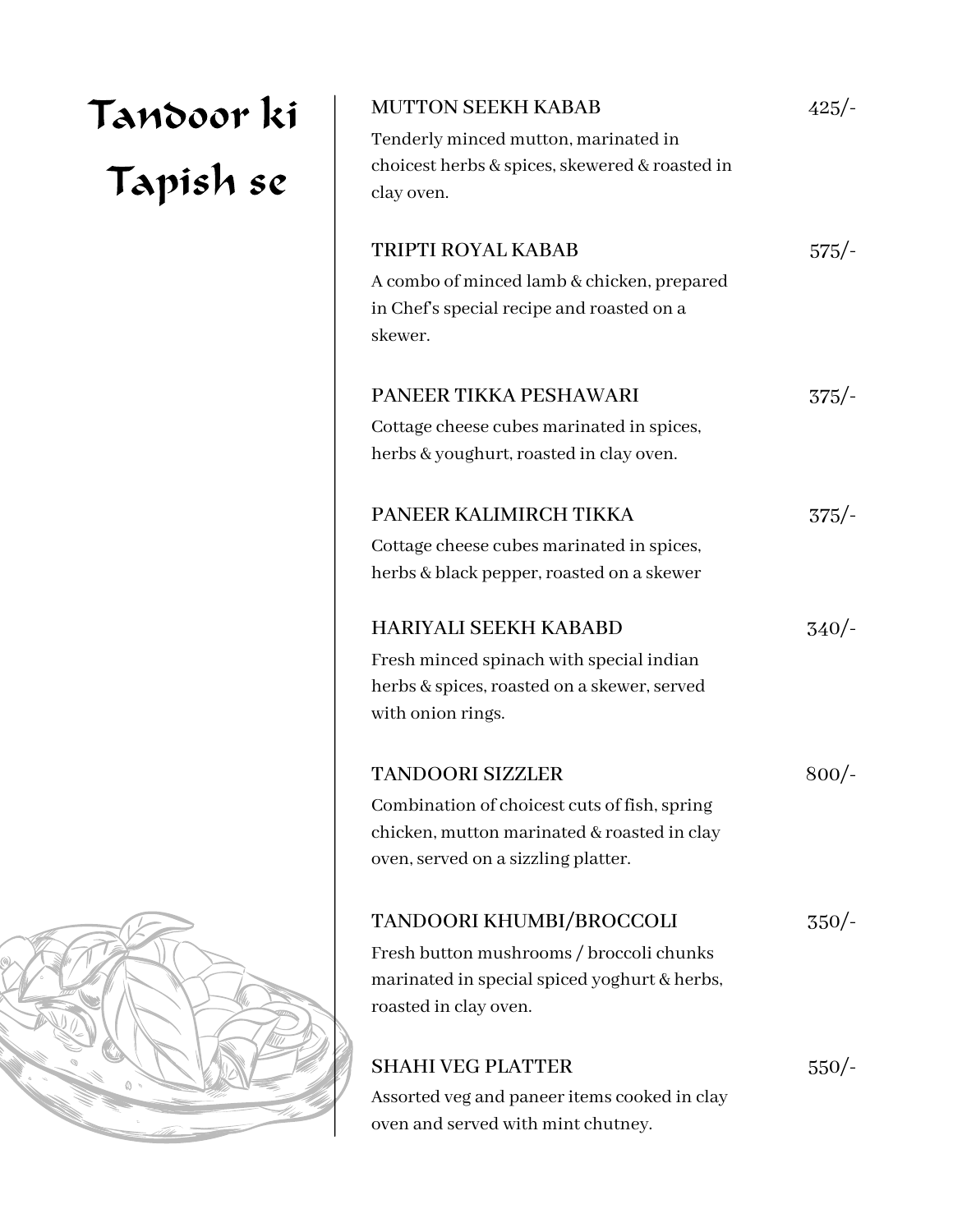## SPECIAL COMBOS



| <b>NOODLE SOUP WITH SPRING ROLLS</b><br><b>BREAD BASKET (VEG/NON VEG)</b> | 350/400/ |
|---------------------------------------------------------------------------|----------|
| <b>BREAD BASKET WITH EGGS</b><br>(BOILED / FRIED)                         | $300/-$  |
| <b>CHICKEN CURRY WITH RICE / BREAD</b><br><b>BASKET</b>                   | $550/-$  |
| EGG CURRY WITH RICE /<br><b>BREAD BASKET</b>                              | $450/-$  |
| <b>MUTTON CURRY WITH</b><br><b>RICE / BREAD BASKET</b>                    | $600/-$  |
| PANEER MAKHANI WITH<br><b>RICE / BREAD BASKET</b>                         | $500/-$  |
| DAL TRIPTI WITH RICE /<br><b>BREAD BASKET</b>                             | $425/-$  |
| DAL LAKHNAVI WITH RICE /<br><b>BREAD BASKET</b>                           | $400/-$  |

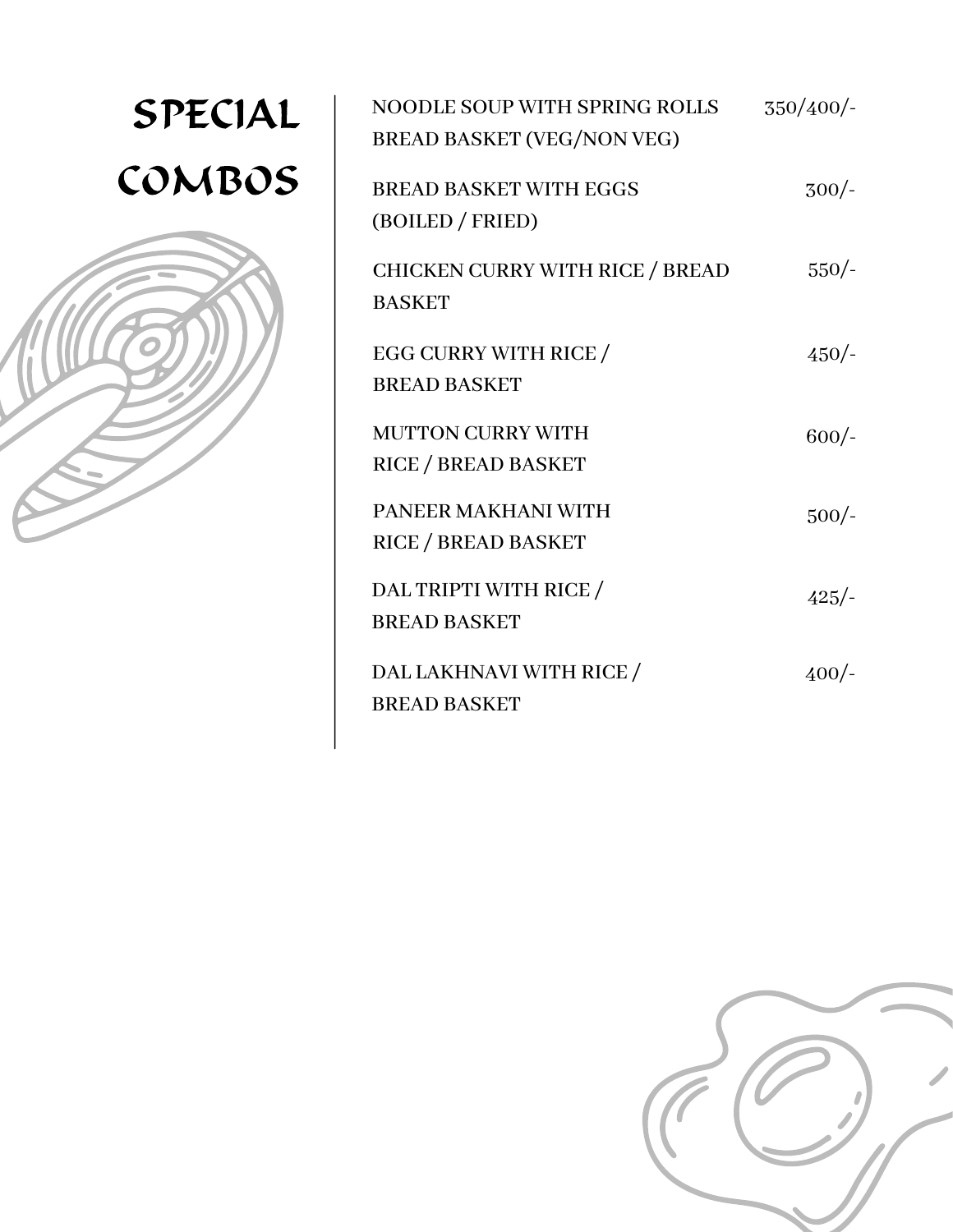# Royal Mughlai Delicacies



| JHINGA MIRCHI MASALA<br>Selective prawns simmered in hot spicy<br>gravy & cooked in chef special recipe.                                      | $900/-$ |
|-----------------------------------------------------------------------------------------------------------------------------------------------|---------|
| <b>MALABARI FISH CURRY</b><br>A coastal fish curry prepared in coconut                                                                        | $600/-$ |
| mille, south Indian spices & special herbs.                                                                                                   |         |
| <b>ANDRA FISH CURRY</b><br>Fish marinated with mustard oil and<br>simmered in fenugreek seeds cooked in<br>condiments and tangy tomato gravy. | $600/-$ |
| <b>CHICKEN CHETTINARD</b><br>One of the spiciest and most aromatic Indian<br>distinctive thick chicken curry cooked in                        | $550/-$ |

chettinard style with Judicious blend of spies

& fresh coconuts.

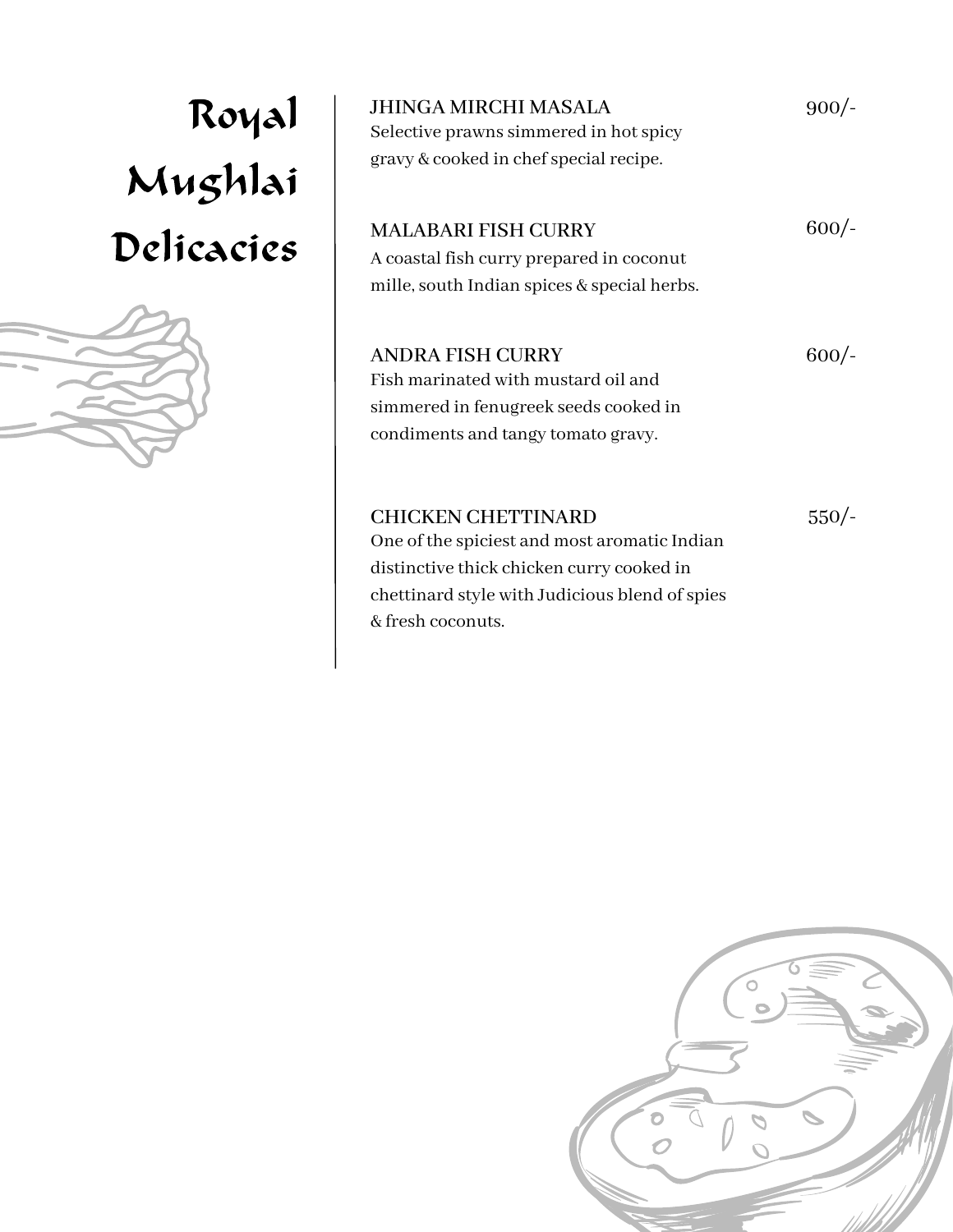## From the China Town



| <b>CRISP FRIED PRAWNS SALT &amp; PEPPER</b>       | $990/-$ |
|---------------------------------------------------|---------|
| Prawns tossed in chef special sauce.              |         |
| <b>GOLDEN FRIED PRAWNS</b>                        | 990/    |
| jumbo prawns fried and served with garlic<br>dip. |         |
| <b>HONEY CHICKEN</b>                              | $450/-$ |
| sliced chicken tossed with dry red chillies,      |         |
| capsicum and spring onion.                        |         |
| <b>DRUMS OF HEAVEN</b>                            | 450/    |
| Chicken lollipop marinated and buttered with      |         |
| cornflour deep fried and tossed in a tangy        |         |
| Chinese sauce.                                    |         |
| <b>SWEET &amp; SOUR CHICKEN</b>                   | $425/-$ |
| Boneless chicken cubes fried and served in        |         |
| sweet n sour Chinese sauce.                       |         |
| GINGER / LEMON/ GARLIC CHICKEN                    | $425/-$ |
| Golden fried chicken chunks marinated and         |         |
| cooked and flavoured with your choice of          |         |
| sauce.                                            |         |
| <b>CHILLY CHICKEN</b>                             | $425/-$ |
| Succulent boneless pieces of spring chicken       |         |
| fried and topped with tangy chilly soya sauce.    |         |
| <b>SHREDDED CHILLY LAMB</b>                       | 450/    |
| Crispy fried shredded lamb tossed with capsicum   |         |
| and onions tossed In hot garlic sauce.            |         |
|                                                   |         |
|                                                   |         |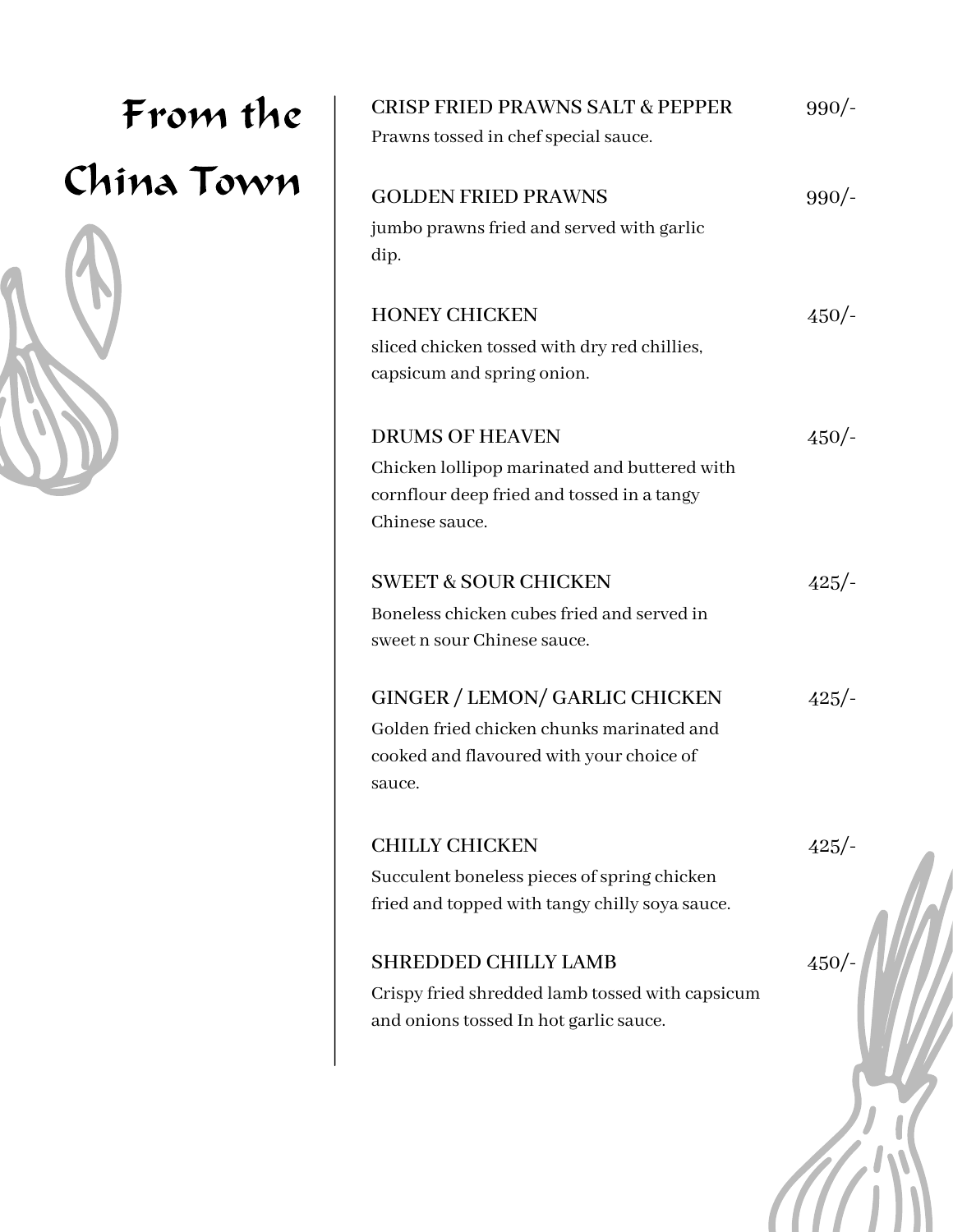| From the<br>China Town | <b>VEGETABLE / CHICKEN</b><br><b>SPRING ROLLS</b>                                                                              | $300/325/-$ |
|------------------------|--------------------------------------------------------------------------------------------------------------------------------|-------------|
|                        | Golden fried stuffed pancakes with vegetable<br>/chicken stuffing.                                                             |             |
|                        | <b>CHILLY PANEER</b><br>Cottage cheese cubes fried and tossed in<br>Chinese Sauce.                                             | $325/-$     |
|                        | <b>SWEET &amp; SOUR VEGETABLE</b><br>Exotic seasonal vegetables sliced<br>deepfried cooked in special sweet and<br>sour sauce. | $300/-$     |
|                        | MIX VEG HOT GARLIC SAUCE<br>Mix veg, mushroom and bell pepper cooked in<br>hot garlic sauce.                                   | $300/-$     |
|                        | <b>VEGETABLE IN SZECHWAN SAUCE</b><br>Baby corn, broccoli, button mushroom and<br>hamboo shoot cooked in szechwan sauce.       | $300/-$     |
|                        | <b>MANCHURIAN</b><br>Seasonal mixed vegetables / chicken<br>dumplings sauted in finely chopped garlic<br>& Chinese sauces.     | 300/350/    |



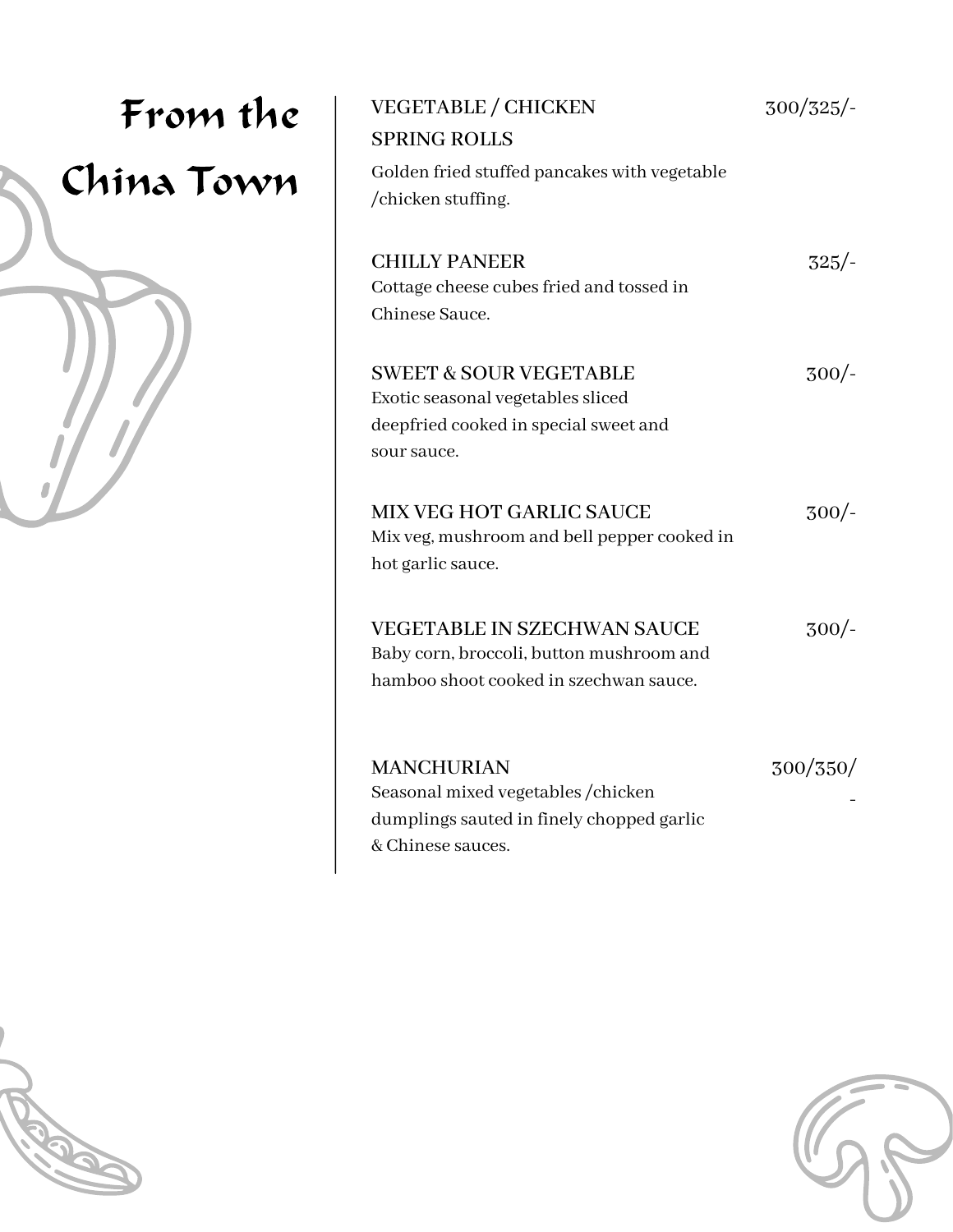| Between   | VEG. SANDWICH (PLAIN / TOASTED /<br>GRILLED)         | $200/-$      |
|-----------|------------------------------------------------------|--------------|
| The Meals | <b>CHEESE / CHICKEN</b><br>SANDWICH (PLAIN / TOASTED | $225/250/$ - |
|           | / GRILLED)<br>CLUB SANDWICH - (VEG.)                 | $250/-$      |
|           | CLUB SANDWICH (NON-VEG.)                             | $300/-$      |
|           | VEG. CUTLET                                          | $250/-$      |
|           | <b>CHICKEN CUTLET</b>                                | $300/-$      |
|           | <b>MUTTON CUTLET</b>                                 | $350/-$      |
|           | <b>PANEER PAKORA</b>                                 | $250/-$      |
|           | <b>VEG. MIXED PAKORA</b>                             | $225/-$      |
|           | <b>CHICKEN PAKORA</b>                                | $500/-$      |
|           | <b>FISH FINGER</b>                                   | $550/-$      |
|           | <b>GRILLED FISH</b>                                  | $550/-$      |
|           | <b>FINGER CHIPS</b>                                  | $300/-$      |
|           | <b>CASHEWNUTS (ROASTED OR FRIED)</b>                 | $425/-$      |
|           | VEG. BULLET                                          | $300/-$      |
|           | CRISPY VEG WITH GARLIC DIP                           | $300/-$      |
|           | <b>MASALA PEANUTS</b>                                | $175/-$      |
|           | PAPAD ROASTED OR FRIED (4 PCS.)                      | $80/-$       |
|           | PAPAD MASALA                                         | $110/-$      |
|           |                                                      |              |